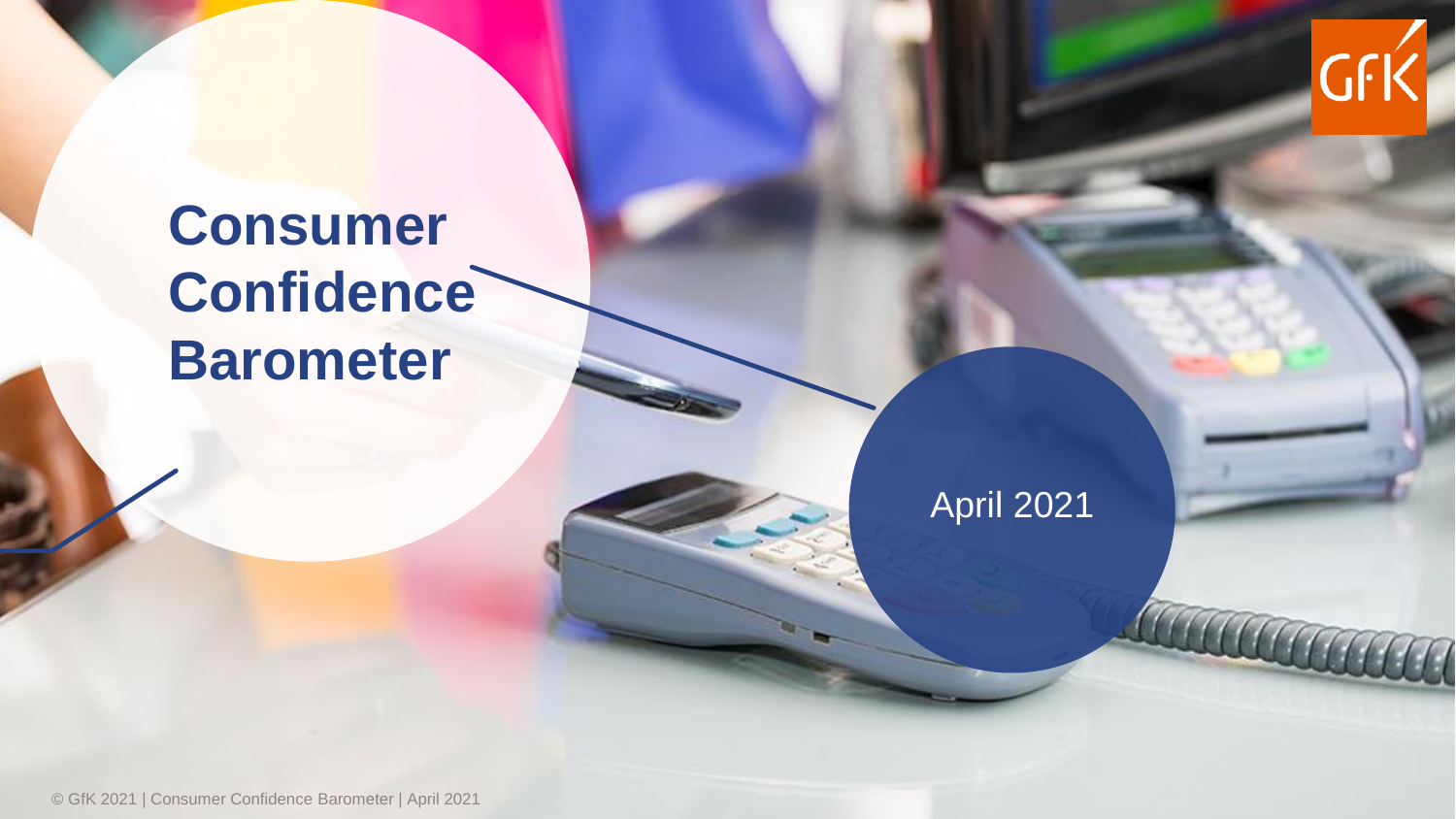Consumer Confidence Barometer - Overview



- **.** The UK Consumer Confidence Barometer is conducted by GfK
- The UK Consumer Confidence Survey was conducted amongst a sample of 2,002 individuals aged  $16+$  in the UK
- Quotas are imposed on age, sex, region and social class to ensure the final sample is representative of the UK population
- Interviewing was carried out between 1st and 13th April 2021.
- **The study arrives at the index score by arriving at an average of averages from core questions**
- **•** This survey was conducted via a nationally representative online survey, with a yearly telephone survey conducted to calibrate the data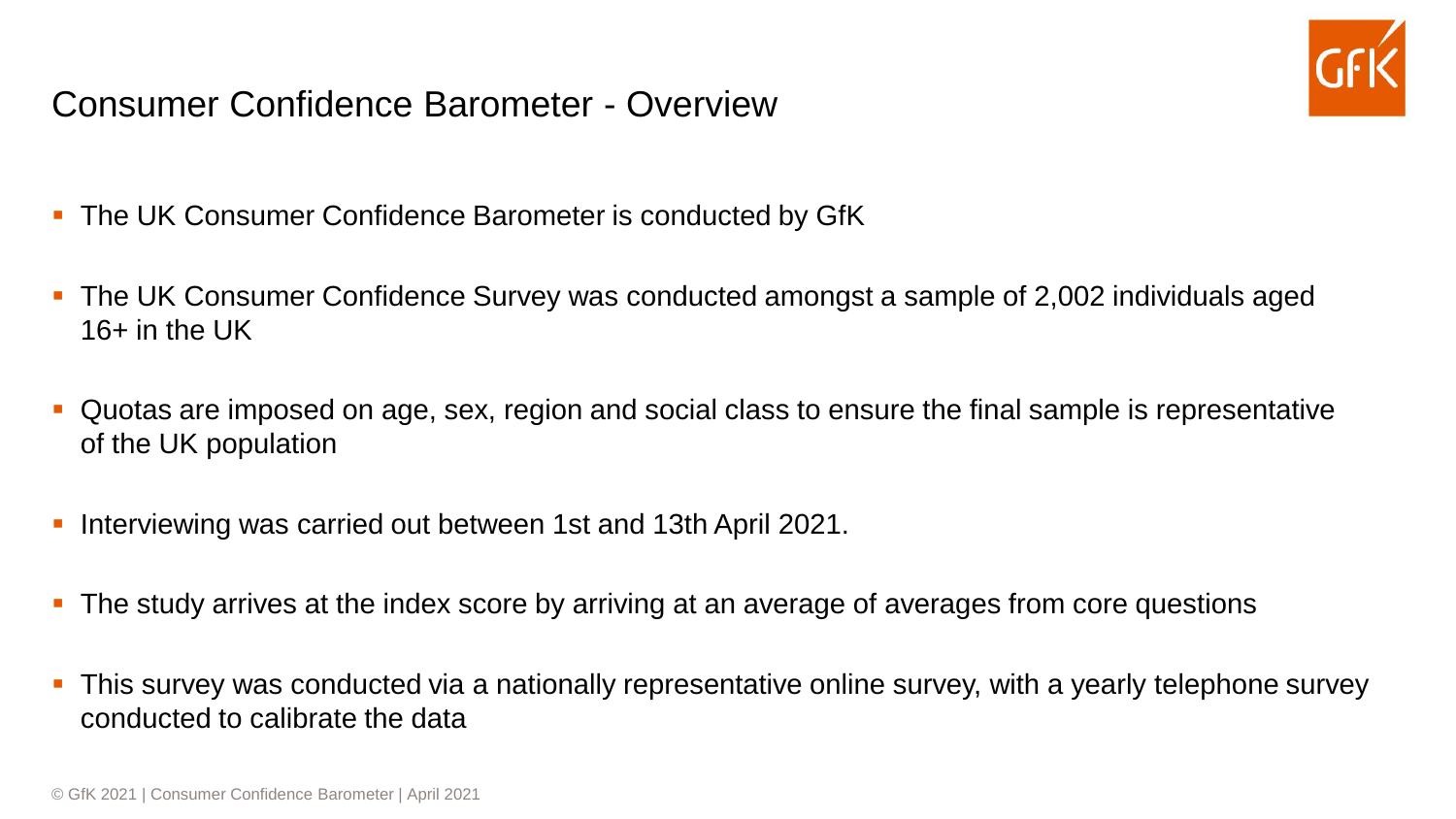

## Consumer Confidence Index



The Index Score is calculated using the results of five questions (1,2,3,4, and 8). The mean score from each of these five questions is combined and the Index Score is the average.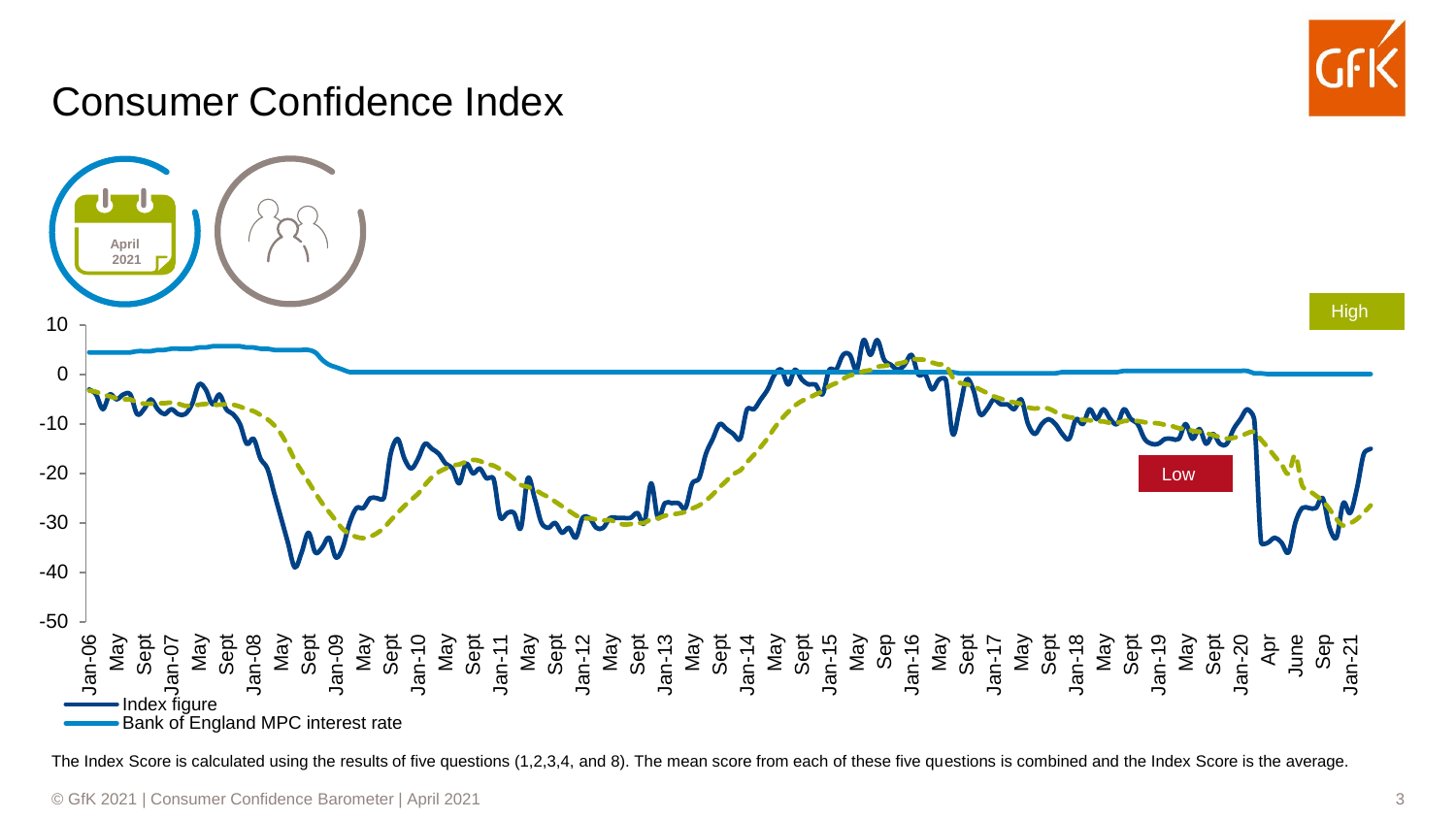

Q2 How do you expect the financial position of your household to change over the next 12 months? Get a lot better =  $1$  / Get a little better = 0.5 / Stay the same =  $0$  / Get a little worse -0.5 / Get a lot worse = -1

Q1 How has the financial situation of your household changed over the last 12 months? Got a lot better = 1 / Got a little better =  $0.5$  / Stayed the same =  $0$  / Got a little worse -0.5 / Got a lot worse = -1

© GfK 2021 | Consumer Confidence Barometer | April 2021 4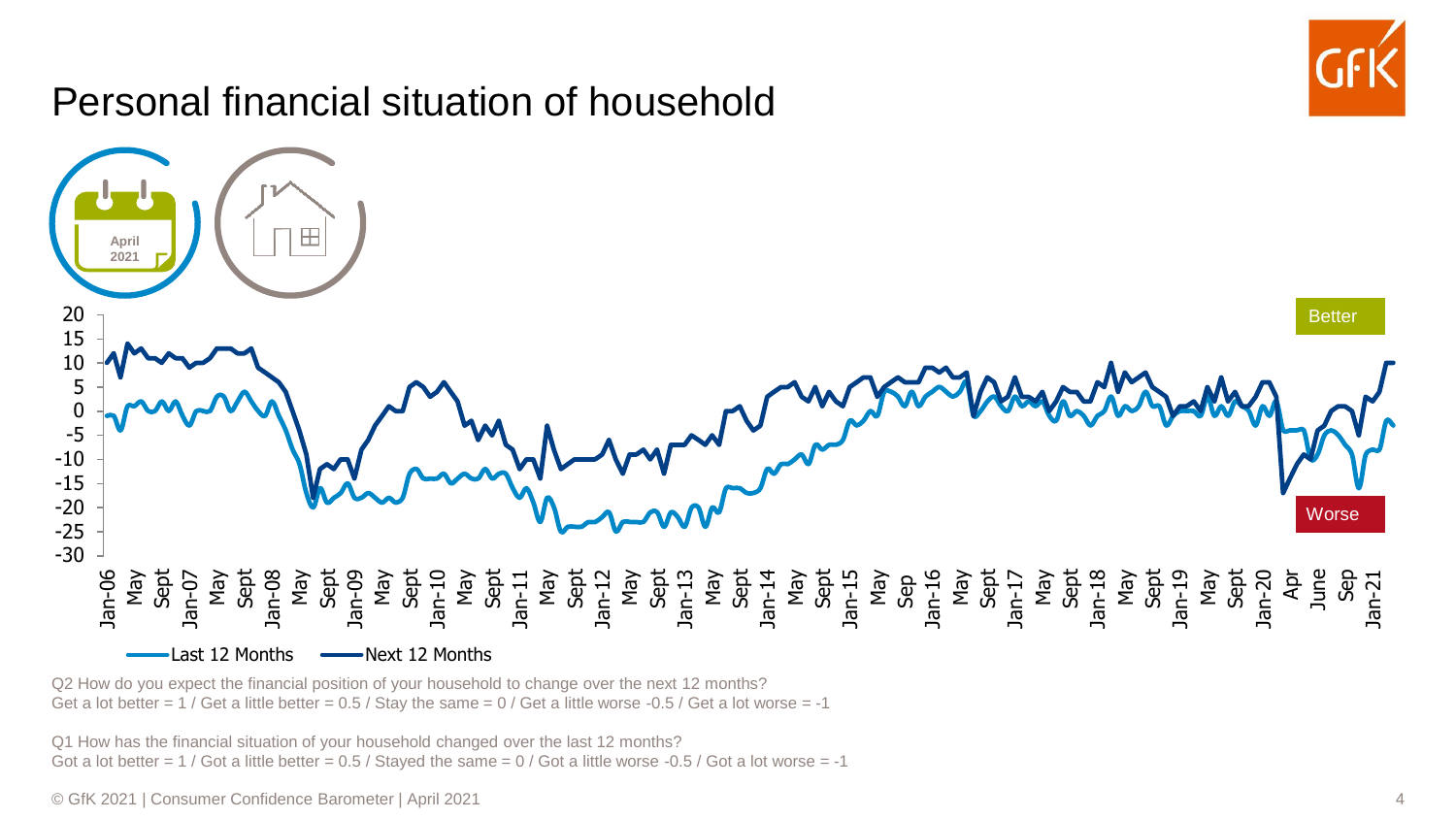

Q3 How do you think the general economic situation in this country has changed over the last 12 months? Got a lot better =  $1$  / Got a little better =  $0.5$  / Stayed the same =  $0$  / Got a little worse -0.5 / Got a lot worse = -1

Q4 How do you expect the general economic situation in this country to develop over the next 12 months? Get a lot better =  $1$  / Get a little better = 0.5 / Stay the same =  $0$  / Get a little worse -0.5 / Get a lot worse = -1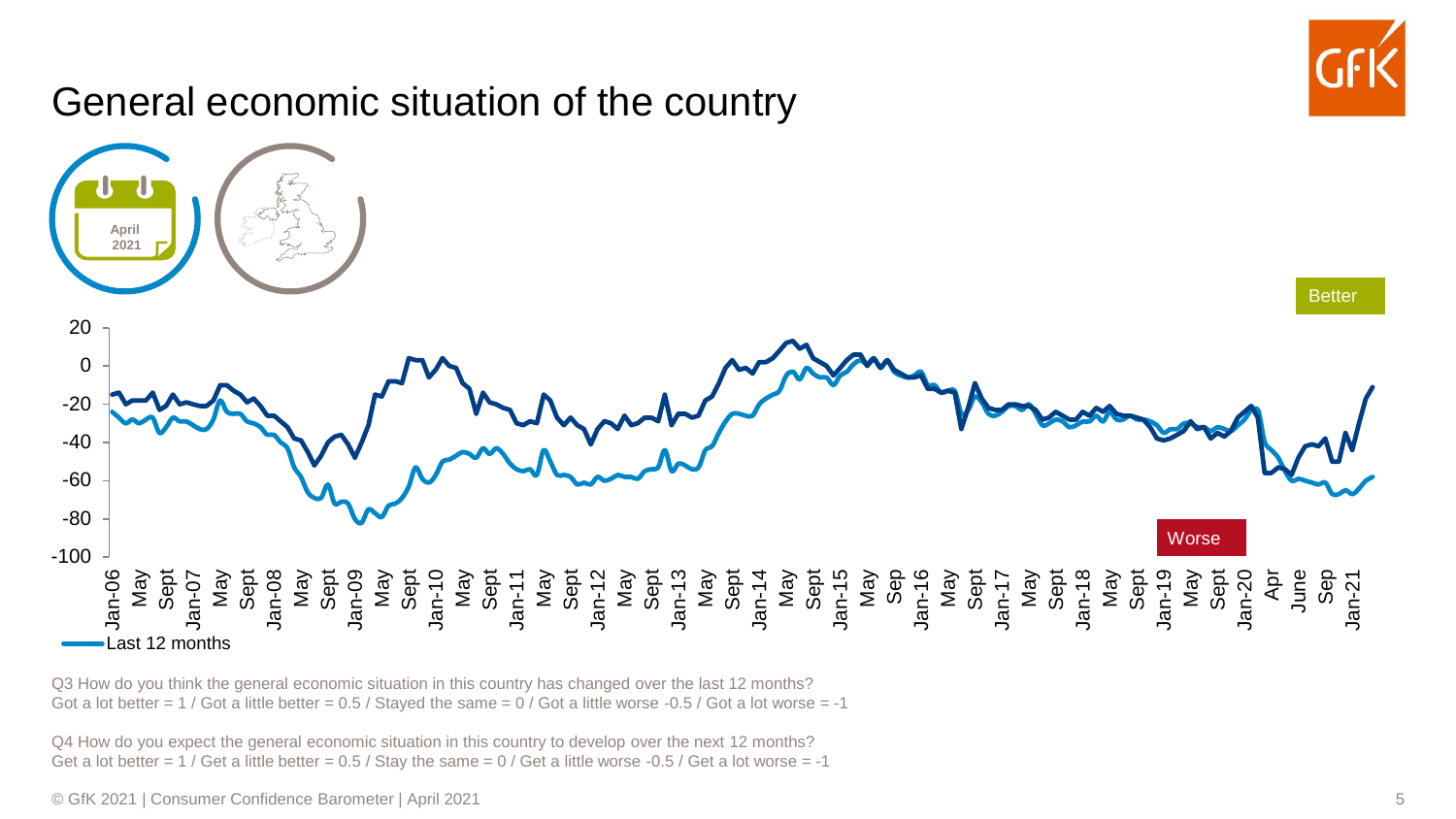

Q8 In view of the general economic situation, do you think now is the right time for people to make major purchases such as furniture or electrical goods? Yes, now is the right time  $= 1$  / It is neither the right time nor the wrong time  $= 0$  / No, it is the wrong time  $= -1$